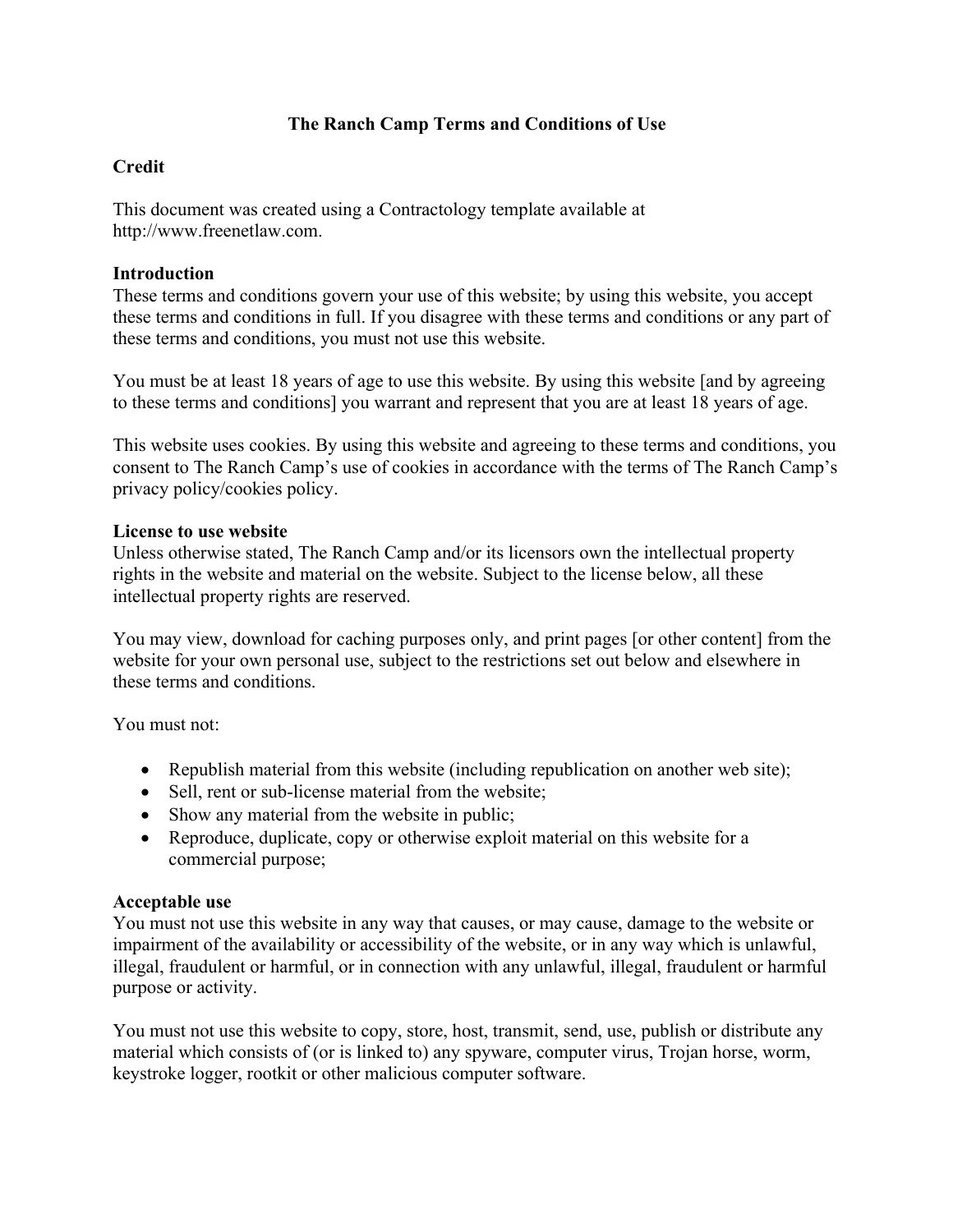You must not conduct any systematic or automated data collection activities (including without limitation scraping, data mining, data extraction and data harvesting) on or in relation to this website without The Ranch Camp's express written consent.

### **No warranties**

This website is provided "as is" without any representations or warranties, express or implied. The Ranch Camp makes no representations or warranties in relation to this website or the information and materials provided on this website.

Without prejudice to the generality of the foregoing paragraph, The Ranch Camp does not warrant that:

- this website will be constantly available, or available at all; or
- the information on this website is complete, true, accurate or non-misleading

## **Limitations of liability**

The Ranch Camp will not be liable to you (whether under the law of contact, the law of torts or otherwise) in relation to the contents of, or use of, or otherwise in connection with, this website:

- to the extent that the website is provided free-of-charge, for any direct loss;
- for any indirect, special or consequential loss; or
- for any business losses, loss of revenue, income, profits or anticipated savings, loss of contracts or business relationships, loss of reputation or goodwill, or loss or corruption of information or data.

These limitations of liability apply even if The Ranch Camp has been expressly advised of the potential loss.

## **Exceptions**

Nothing in this website disclaimer will exclude or limit any warranty implied by law that it would be unlawful to exclude or limit; and nothing in this website disclaimer will exclude or limit The Ranch Camp's liability in respect of any:

- death or personal injury caused by The Ranch Camp's negligence;
- fraud or fraudulent misrepresentation on the part of The Ranch Camp; or
- matter which it would be illegal or unlawful for The Ranch Camp to exclude or limit, or to attempt or purpose to exclude or limit, its liability.

## **Reasonableness**

By using this website, you agree that the exclusions and limitations of liability set out in this website disclaimer are reasonable.

If you do not think they are reasonable, you must not use this website.

## **Other parties**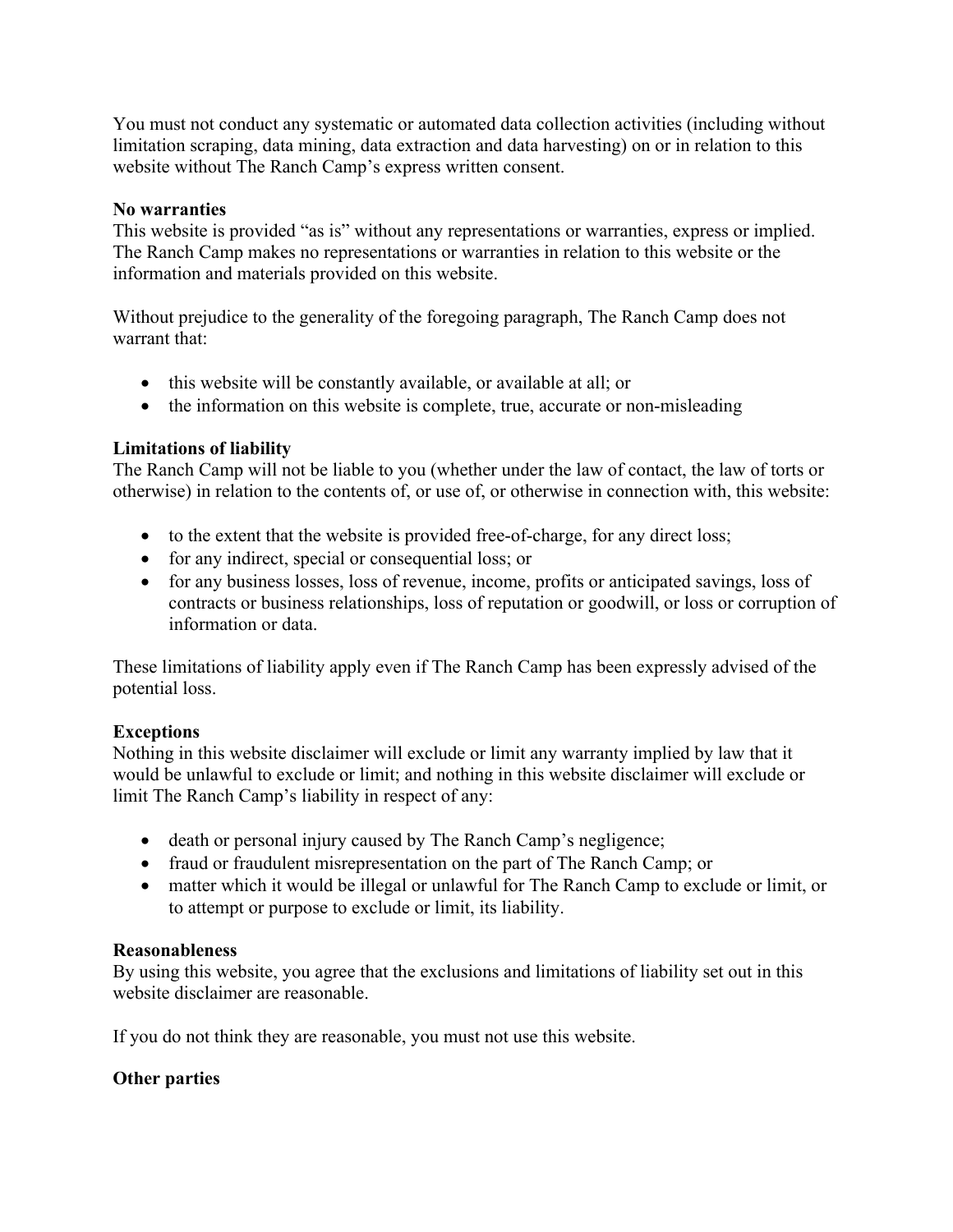You accept that, as a limited liability entity, The Ranch Camp has an interest in limiting the personal liability of its officers and employees. You agree that you will not bring any claim personally against The Ranch Camp's officers or employees in respect of any losses you suffer in connection with the website.

Without prejudice for the foregoing paragraph, you agree that the limitations of warranties and liability set out in this website disclaimer will protect The Ranch Camp's officers, employees, agents, subsidiaries, successors, assigns and sub-contractors as well as The Ranch Camp.

### **Unenforceable provisions**

If any provision of this website disclaimer is, or is found to be, unenforceable under applicable law, that will not affect the enforceability of the other provisions of this website disclaimer.

## **Indemnity**

You hereby indemnify The Ranch Camp and undertake the keep The Ranch Camp indemnified against any losses, damages, costs, liability and expenses (including without limitation legal expenses and any amounts paid by The Ranch Camp to a third party in settlement of a claim or dispute on the advice of The Ranch Camp's legal advisers) incurred or suffered by The Ranch Camp arising out of any breach by you of any provision of these terms and conditions, or arising out of any claim that you have breached any provision of these terms and conditions.

## **Breaches of these terms and conditions**

Without prejudice to The Ranch Camp's other rights under these terms and conditions, if you breach these terms and conditions in any way, The Ranch Camp may take such action as The Ranch Camp deems appropriate to deal with the breach, including suspending your access to the website, prohibiting you from accessing the website, blocking computers using your IP address from accessing the website, contacting your internet service provider to request that they block your access to the website and/or bringing court proceedings against you.

## **Variation**

The Ranch Camp may revise these terms and conditions from time-to-time. Revised terms and conditions will apply to the use of this website from the date of the publication of the revised terms and conditions on this website. Please check this page regularly to ensure you are familiar with the current version.

## **Assignment**

The Ranch Camp may transfer, sub-contract or otherwise deal with The Ranch Camp's rights and/or obligations under these terms and conditions without notifying you or obtaining your consent.

You may not transfer, sub-contract or otherwise deal with your rights and/or obligations under these terms and conditions.

## **Severability**

If a provision of these terms and conditions is determined by any court or other competent authority to be unlawful and/or unenforceable, the other provisions will continue in effect. If any